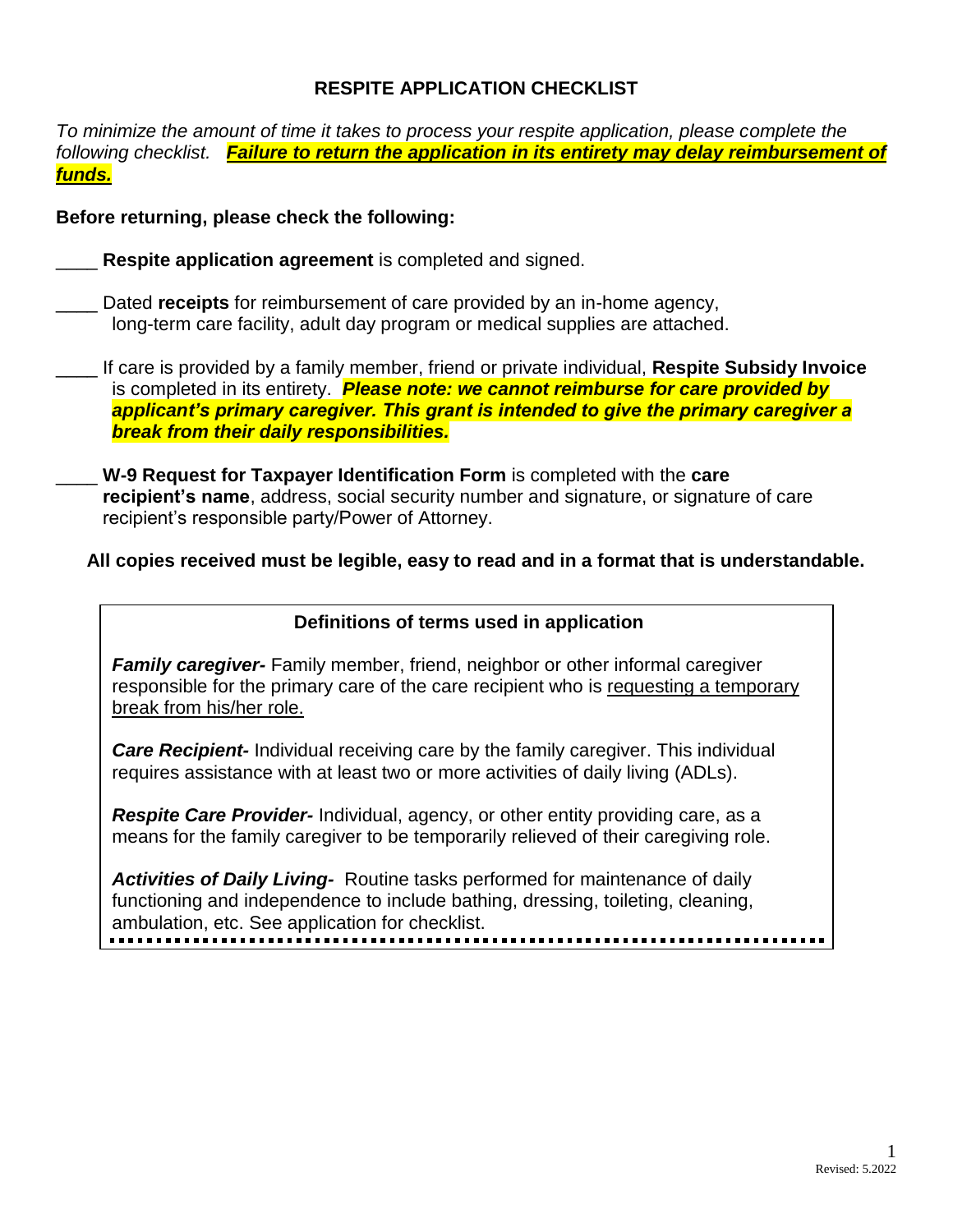### **Frederick County Senior Services Division Family Caregiver Support Program GUIDELINES FOR USE OF RESPITE SUBSIDIES**

**This grant is designed to provide temporary relief for family caregivers of individuals age 60 or older or a person with dementia of any age and requires assistance with 2 or more Activities of Daily Living. Funds can also be used for Grandparent or Kinship caregivers applying for assistance with a child under 18, or relative caregivers over the age of 55 caring for adult children with a disability who are between 19-59 years of age. The caregivers must be age 55 years and older and cannot be the child's natural or adoptive parent.** 

# **This subsidy is designed to give caregivers temporary relief from their day-to- day caregiving responsibilities; not to reimburse for the daily care they provide.**

Possible use of this fund might include:

- Short-term respite provided at an adult day center, at home, or in a licensed facility such as an assisted living facility or nursing home
- Prescription medications, medical equipment purchases, nutritional drinks (Ensure, Boost), incontinence supplies and short-term rental of medical equipment

**\*\*Please note:** receipts for items that are reimbursed by a Health Savings Account/Flex Spending Account cannot be submitted for reimbursement from this program.

Grants are available on a one-time basis up to \$700 per client, per year, **October 1, 2021 – September 30, 2022**. **Subsidy funds are contingent upon the availability of federal grant funds. Subsidies will be available until grant funds are depleted, first come, first served.**

### **Guidelines for eligibility**

- 1. The care recipient must be age 60 or older or have dementia and require assistance with 2 or more Activities of Daily Living.
- 2. Completion of the application, W-9 form and explanation of funding request with signature of care recipient or responsible party. A receipt is required to show the care provided by an agency, facility or individual or for items purchased and must be submitted in order to receive the subsidy. If a private person is providing services, an invoice must be completed including costs and days of the week they have provided care.
- 3. Although a reimbursement check will be paid to the care recipient for payment of services rendered, the Frederick County Senior Services Division must receive an invoice from the care provider agency which indicates charges. A check will be sent directly to the care recipient by Frederick County. The amount will not exceed \$700. At the end of the year a W-2 will be sent to the individual receiving funds from the County. **Please note: Family caregiver and/or care recipient assumes full responsibility for paying the provider of services. The Caregiver Support Program simply provides a \$700 reimbursement stipend.**
- 4. Care recipient must be a resident of Frederick County, Maryland.
	- All requests will be received and reviewed by the Caregiver Program Coordinators and reviewed within 7 working days of receipt of completed application. The caregiver will be contacted via mail or email with approval status.
	- Incomplete applications will be returned with a request for the missing information. For assistance completing forms call the Caregiver Support Program at 301-600-6001.

|                                 | <u>international completed</u> applications. |                               |
|---------------------------------|----------------------------------------------|-------------------------------|
| Via Mail                        | Fax                                          | Email                         |
| <b>Frederick County</b>         |                                              |                               |
| <b>Senior Services Division</b> | 301-600-3554                                 | mlohman@FrederickCountyMD.gov |
| 1440 Taney Avenue               |                                              |                               |
| Frederick, MD 21702             |                                              |                               |

# **Return completed applications:**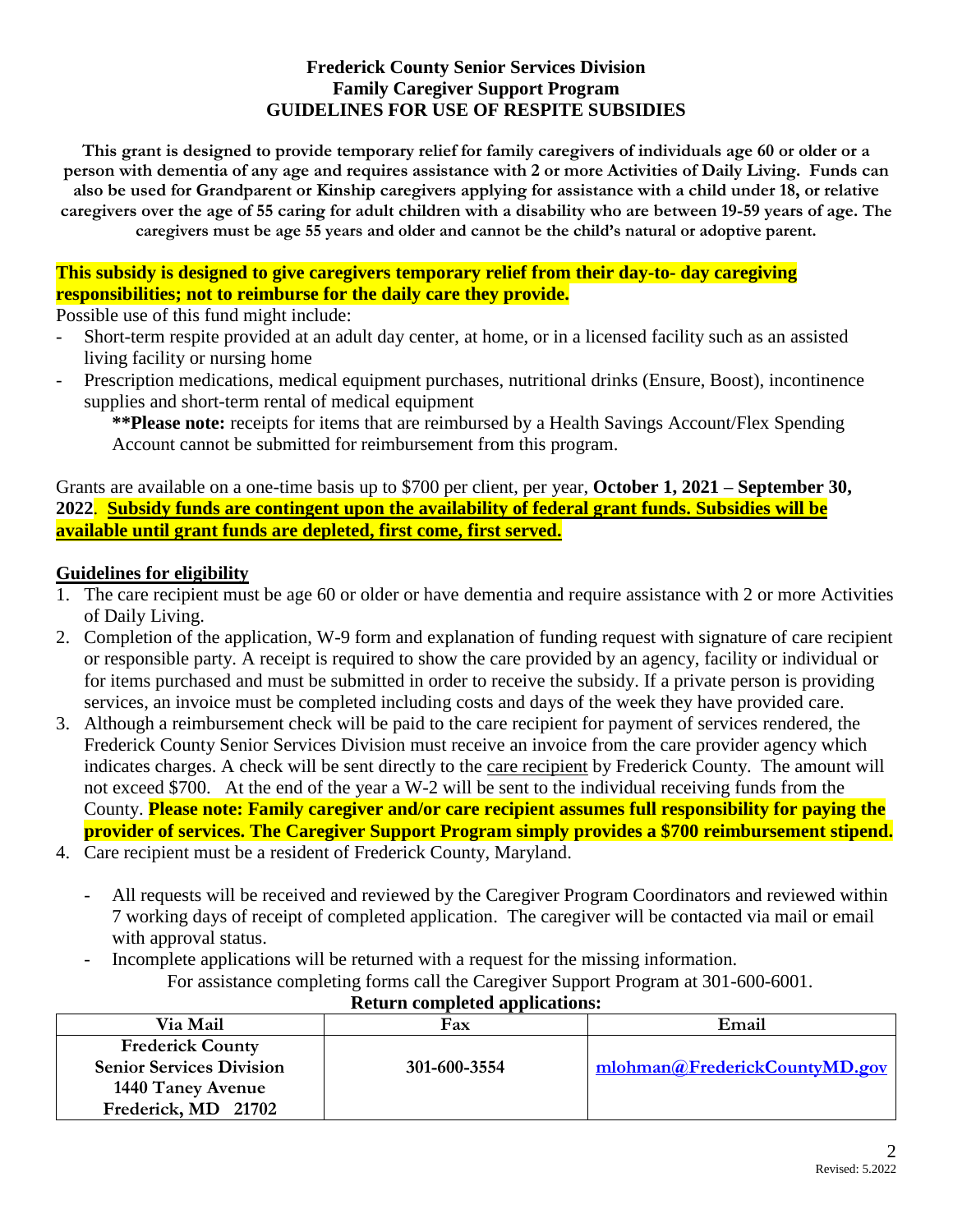#### **FREDERICK COUNTY SENIOR SERVICES DIVISION RESPITE CARE FUNDS APPLICATION/REQUEST FOR FUNDS**

|                                                                           |  | <b>CAREGIVER/APPLICANT INFORMATION:</b> [informal caregiver responsible for primary care of |  |
|---------------------------------------------------------------------------|--|---------------------------------------------------------------------------------------------|--|
| care recipient]                                                           |  |                                                                                             |  |
|                                                                           |  |                                                                                             |  |
|                                                                           |  |                                                                                             |  |
|                                                                           |  |                                                                                             |  |
|                                                                           |  |                                                                                             |  |
|                                                                           |  |                                                                                             |  |
| <b>*Family Caregiver Personal Information</b>                             |  |                                                                                             |  |
|                                                                           |  |                                                                                             |  |
|                                                                           |  | Is anyone in your home a Veteran? _______ Yes ______ No If Yes, who? ____________           |  |
|                                                                           |  |                                                                                             |  |
|                                                                           |  |                                                                                             |  |
|                                                                           |  |                                                                                             |  |
|                                                                           |  |                                                                                             |  |
| Primary Health Concern:                                                   |  |                                                                                             |  |
|                                                                           |  |                                                                                             |  |
| <i><b>*Care Recipient Personal Information:</b></i>                       |  |                                                                                             |  |
| Race                                                                      |  |                                                                                             |  |
| Hispanic or Non-Hispanic (circle one)<br>Marital Status: ________________ |  |                                                                                             |  |

\* Personal information is used for statistical purposes only in accordance with federal grant requirements. Providing this information is optional and has no impact on your eligibility or participation in the respite care program. This information is confidential.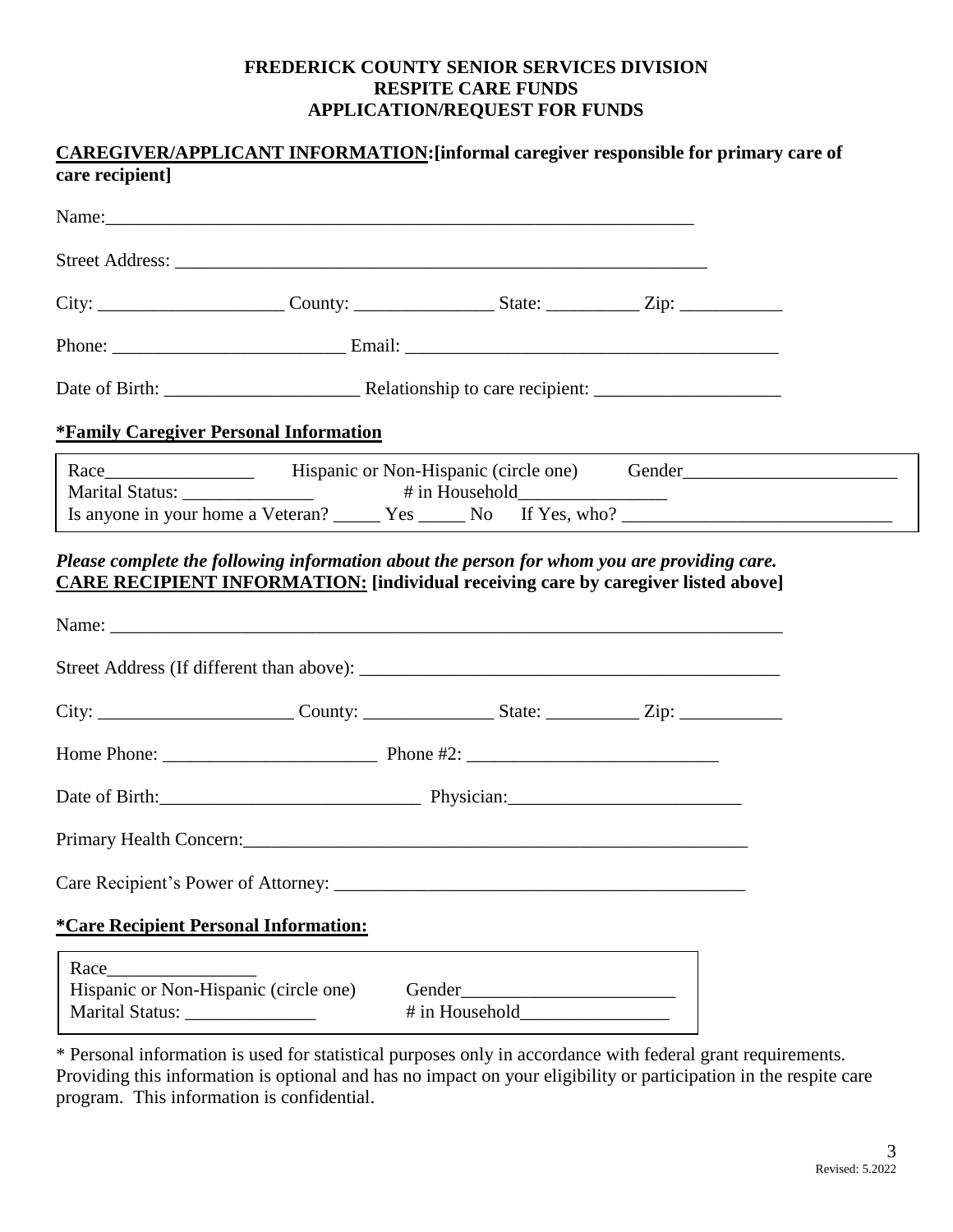# **CARE RECIPIENT/Activities of Daily Living**

Please mark the statement that best describes the person you provide care for on a regular basis.

# **FUNCTIONAL ASSESSMENT** (must need assistance with **at least** 2 or more activities of daily living)

| <b>TASK</b>                                         | Does          | Needs some | Needs total |
|-----------------------------------------------------|---------------|------------|-------------|
|                                                     | independently | assistance | assistance  |
| Eats                                                |               |            |             |
| <b>Bathes</b>                                       |               |            |             |
| Takes medications                                   |               |            |             |
| Performs household chores                           |               |            |             |
| Uses toilet                                         |               |            |             |
| Walks                                               |               |            |             |
| Gets in and out of bed                              |               |            |             |
| Gets dressed                                        |               |            |             |
| Personal hygiene – brushing hair, shaving, brushing |               |            |             |
| teeth, washing face and hands, etc.                 |               |            |             |

# **COGNITIVE BEHAVIOR ASSESSMENT**

| <b>SITUATION</b>                                             | Never/Almost | Sometimes | Often/Always |
|--------------------------------------------------------------|--------------|-----------|--------------|
|                                                              | Never        |           |              |
| Disorientation-Difficulty determining the                    |              |           |              |
| day/time/year, where they are or who people are.             |              |           |              |
| Suspicious or accusatory of others.                          |              |           |              |
| Difficulty with comprehension or expression of               |              |           |              |
| thoughts/words.                                              |              |           |              |
| Seems or expresses worry, nervousness, anxiety,              |              |           |              |
| restlessness, irritability.                                  |              |           |              |
| Seems or expresses feelings of hopelessness.                 |              |           |              |
| Difficulty sleeping, eating or is weepy.                     |              |           |              |
| Wandering or has gotten lost.                                |              |           |              |
| Is agitated, yells, threatens or is combative.               |              |           |              |
| Throws objects, hits or punches others.                      |              |           |              |
| Has ability to recognize dangers <i>i.e.</i> leaving a stove |              |           |              |
| on, safe smoking habits (if person smokes) etc.              |              |           |              |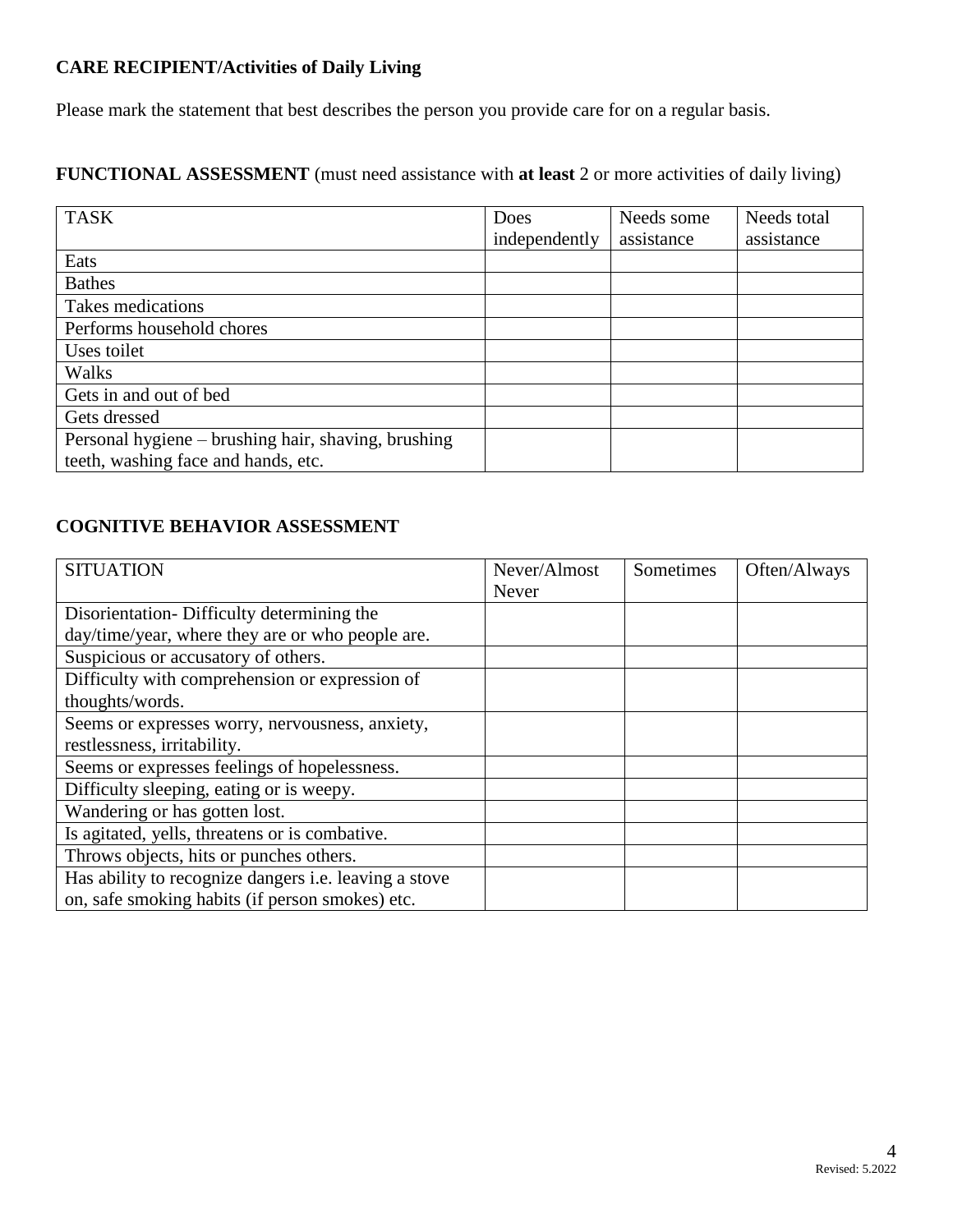#### **RESPITE SUBSIDY AGREEMENT**

The Frederick County Senior Services Division, through grant funding, Title III—Part E, National Family Caregiver Support Act, has developed a respite care subsidy program for one-time, short-term or emergency respite care up to \$700 per person per year.

The program is designed to offer financial support to family caregivers to purchase one-time, short-term or emergency respite care, as well as for emergency support services and medical care/equipment to enable **caregivers to be temporarily relieved of their caregiving responsibilities- not to reimburse for the daily care they provide.**

Subsidy allocations will be considered upon completion of required paperwork, including agreement to the conditions listed below. Respite funds are available on a limited basis and the program may be suspended or terminated at any time based upon funding availability and grant requirements.

- **I.** I understand that as the care recipient/responsible party, I am choosing my own care provider and the Frederick County Senior Services Division is not responsible for this choice.
- **II.** I understand that the allotment of respite funds from the Frederick County Senior Services Division does not imply endorsement or recommendation of my chosen supplies, services, or vendor by the Frederick County Senior Services Division.
- **III.** I agree that I chose on my own accord the respite care vendor and that the funds I receive from the Frederick County Senior Services Division will be used to pay said vendor in a timely manner.
- **IV.** I understand that the subsidy from the Frederick County Senior Services Division will pay up to the amount of \$700 per grant year. I will assume full responsibility for payment directly to the vendor.
- **V.** I agree to complete an evaluation survey of the program after I have received the respite care services in order to provide valuable feedback, which will be used by the Program Coordinator when reporting and applying for additional funding.
- **VI. PLEASE NOTE: Applications received following the death of a care recipient will not be considered for reimbursement unless the application and necessary supporting documentation (receipts, invoices etc.), has been completed, submitted, and approved prior to death.**

**By signing below I agree to the above statements and understand that these funds are being provided in good faith by the Frederick County Senior Services Division. I also agree that the information provided is true and correct to the best of my knowledge. I understand that information provided is confidential except for demographic information that may be used for statistical reporting purposes.**

\_\_\_\_\_\_\_\_\_\_\_\_\_\_\_\_\_\_\_\_\_\_\_\_\_\_\_\_\_\_\_\_\_\_\_\_\_\_\_\_\_\_ \_\_\_\_\_\_\_\_\_\_\_\_\_\_\_\_\_\_\_\_\_\_\_\_ Signature of Care Recipient or Responsible Party Date **\_\_\_\_\_\_\_\_\_\_\_\_\_\_\_\_\_\_\_\_\_\_\_\_\_\_\_\_\_\_\_\_\_\_\_\_\_\_\_\_\_\_\_\_\_\_\_\_\_\_\_\_\_\_\_\_\_\_\_\_\_\_\_\_\_\_\_\_\_\_\_\_\_\_\_\_\_\_\_\_\_\_\_\_\_\_\_\_\_\_** For use by the Frederick County Senior Services Division Staff: \_\_\_\_\_ APPROVED \_\_\_\_\_ DECLINED. State reason: \_\_\_\_\_\_\_\_\_\_\_\_\_\_\_\_\_\_\_\_\_\_\_\_\_\_\_\_\_\_\_\_\_\_\_\_\_\_\_\_\_\_\_\_\_\_\_\_\_\_ \_\_\_\_\_\_\_\_\_\_\_\_\_\_\_\_\_\_\_\_\_\_\_\_\_\_\_\_\_\_\_\_\_\_\_\_\_\_\_\_\_\_\_\_\_\_\_ \_\_\_\_\_\_\_\_\_\_\_\_\_\_\_\_\_\_\_\_\_ **Signature of Program Coordinator or Designee Date**